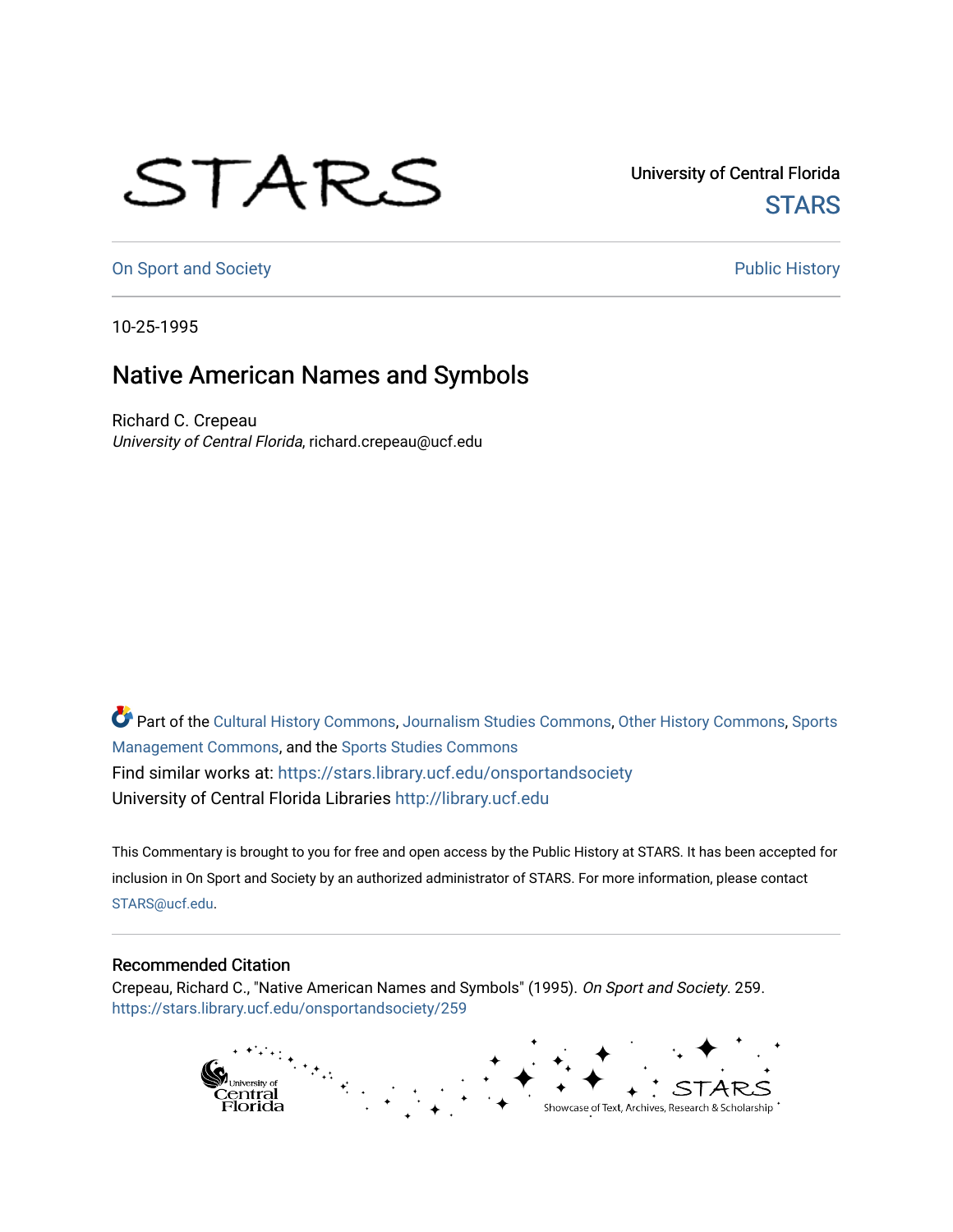## SPORT AND SOCIETY FOR ARETE October 25, 1995

It would seem that we are living in an Age when any major event becomes the occasion for some group or another to grind their proverbial political axe. Sometimes the grinding hits a responsive chord, but at other times it has the effect of fingernails on the blackboard.

This year's politically incorrect World Series has attracted protest from a large number of supporters of Native American advocacy groups. The object of the protest has been the alleged denigration of Indians and Indian culture by the Atlanta Braves and the Cleveland Indians.

This is not a new issue. It has been on the American Indian Movement agenda since the early Seventies. There was an initial rush by high schools and some universities to drop the Indian theme, but no professional sports franchise has seen fit to take action. And in recent years even more schools have made the change.

Let me say I understand the argument against the use of Indians and their cultural symbols for sports teams. And let me say also that I respect the notion that if this offends large numbers of people, then it should be, as a matter of human courtesy, dropped. If however this is simply the rallying call for marginal advocacy groups, there should be no rush to change.

Why, it should be asked, do sports teams use the Indian and aspects of Indian culture, as symbols? What do these symbols mean? What do they signify?

From the beginning of European settlement in North America there has been a great deal of ambivalence in the European community toward Native Americans. There has been conflict, there has been friendship, there has been arrogance. Europeans clearly took the position that they came from a superior culture, and that they had much to teach the natives whom they regarded as savage and primitive. At the same time Europeans were attracted to the Indian culture, its harmony with nature, and the ability of the natives to live happily on the land. Many early settlers left the European community and joined Indian communities attracted by a superior way of life. Europeans came to both admire and fear the tenacity and the bravery of the Indian, and they borrowed heavily from the Indian for survival. But in the end,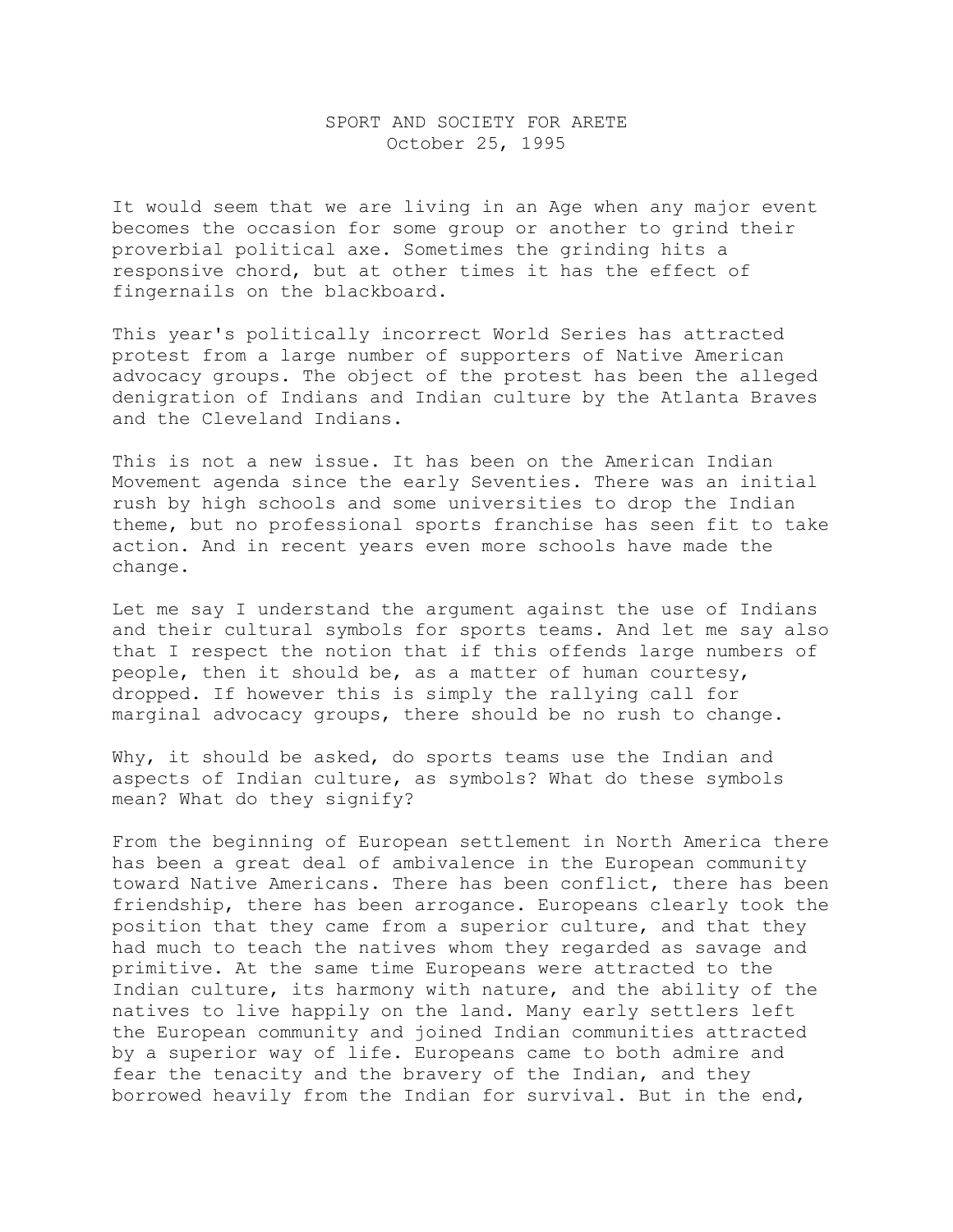the European saw the Indian as a part of the American Wilderness, to be transformed or overcome.

But always, despite the slaughter and the conflict, the genocidal tendencies, there was an admiration that would not, and indeed could not, die. Historian Winthrop Jordan has shown that unlike the African, whom the European degraded without the blinking of an eye and who was pushed to the edge of the human family, the Indian was admired as a member of an ancient civilization. Thomas Jefferson and others spent much time and effort in the study of the Indian. Jefferson, being most interested in Indian languages, did his best to catalogue and preserve them. Although willing to admit the inferiority of Blacks, Jefferson tenaciously defended the Indian against any such assessment. The Indian was part of America, and to degrade the Indian would be to degrade America. He was a symbol, and an important one, of the meaning of America itself.

It is no accident, says Jordan, that the Indian has been found on American coinage. He was part of and a product of the American environment. He was a symbol of strength and courage. He may have been regarded by some as a savage, as a threat, as something out there to fear, but he was also the noble savage. There are no comparable images and attitudes that the Europeans held toward the Africans.

Many have asked why there is no team called the Atlanta Blacks, no Cleveland Afro-Americans, no Washington BlackSkins. The answer is simple. There is no such team, and there are no such symbols, because the Euro-American society does not value Blacks and Black culture, has historically denied the very existence of Black culture, and therefore does not seek to emulate that culture nor borrow symbols from it.

But the Euro-American does admire the Indian. The tomahawk, the Brave, the Indian chief and headdress, are all symbols with positive connotations: Bravery, tenacity, courage, pride, strength. These symbols are not chosen to degrade anyone. These are positive signs of admiration, not negative terms of degradation. When the yuppie executive dresses up in what he thinks is Indian garb, he is not trying to make fun of anyone. He is trying to appropriate the admirable qualities he sees in the Indian for himself and his team. When Braves fans do the tomahawk chop, they are not trying to caricature anyone. They are trying to invoke the symbolic power of the tomahawk on behalf of their not always powerful baseball team.